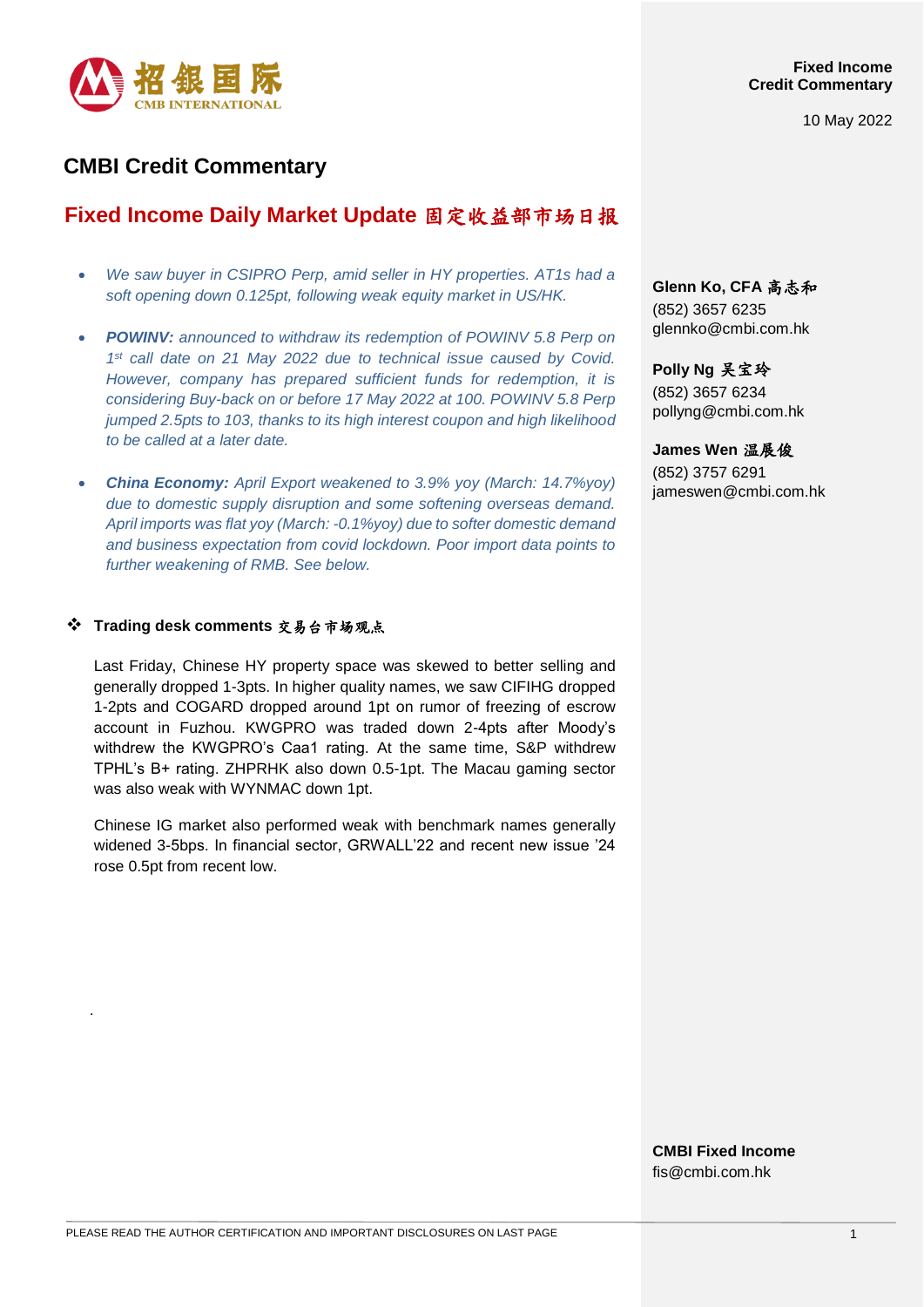| <b>Top Performers</b> | <b>Price</b> | Change | <b>Top Underperformers</b> | <b>Price</b> | Change |
|-----------------------|--------------|--------|----------------------------|--------------|--------|
| JIAYUA 11 02/17/24    | 36.3         | 4.8    | KWGPRO 6 09/15/22          | 63.2         | -4.8   |
| JIAYUA 12 10/30/22    | 42.7         | 4.0    | KWGPRO 7.4 03/05/24        | 34.5         | -4.6   |
| HLBCNH 11 03/24/23    | 38.5         | 2.4    | REDSUN 10 1/2 10/03/22     | 44.0         | $-3.8$ |
| ZHLGHD 12 04/17/23    | 25.7         | 1.8    | KWGPRO 5 7/8 11/10/24      | 32.6         | $-3.8$ |
| AGILE 5 1/8 08/14/22  | 70.3         | 1.4    | KWGPRO 5.95 08/10/25       | 30.6         | $-3.7$ |

# **Yesterday's Top Movers**

# **Macro News Recap** 宏观新闻回顾

**Macro** – U.S. stocks closed sharply lower yesterday, taking the S&P 500 below the 4,000-point level for the first time in more than a year, as investors sailed into a wall of worry linked to a slowdown in China, surging inflation and an aggressive Federal Reserve in the U.S. and a worrying escalation in Russia's war on Ukraine in Europe. The S&P (-3.20%), Nasdaq (-4.29%), and Dow (-1.99%) all plunged. Bond price slightly outperformed amid retreat in risk asset. Treasury yield pulled back, with the 1/5/10/30 yield reaching 1.99/2.95/3.05/3.19% respectively.

# **Desk analyst comments** 分析员市场观点

# **China Economy – Exports & imports further slowed**

China's exports further slowed in April as the epidemic & lockdowns disrupted domestic supply and overseas demand started to soften. China's imports slowed more significantly as domestic demand & business confidence deteriorated dramatically. Trade surplus increased due to the "recession effect", implying further weakening of renminbi with more policy easing ahead. The foreign trade figures were in line with expectations, with limited impact on Chinese stock market. The Chinese stocks became attractive from the valuation perspective. But investor confidence remained weak as they are concerned about two uncertainties. One is when China could get out of the epidemic and start to focus on economic resumption. The other is when the US inflation could significantly decline and how the US policy tightening cycle will evolve.

- **Exports further slowed as the epidemic & lockdowns disrupted domestic supply and overseas demand started to soften.** China's exports of goods rose 3.9% YoY in April, down from the YoY growth of 14.7% in March. While export price index should have maintained a growth above 10%, export volume may have dropped by over 6% in April. Breaking down items, exports of anti-virus products, medicines and home-economy-related products slowed due to base effect and demand slowdown amid economic reopening. As outings activity gradually returned to normal, exports of clothing and personal care goods picked up. Looking forward, China's exports should further slow as domestic supply chain continues to be restrained by the epidemic control and overseas demand gradually softens.
- **Imports weakened more significantly as domestic demand & business expectation sharply deteriorated by the epidemic shock.** China's imports showed a zero YoY growth in April after slightly declining 0.1% YoY in March. With a significant commodity inflation, import volume should have dropped by over 10% YoY in April. Breaking down items, import volume of iron ore, steel products, plastics, integrated circuits, machine tool, airplane, auto and beauty cosmetics significantly declined amid weak demand. But import volume of soybean and crude oil noticeably picked up in April as the Ukraine crisis made China focus on grain and energy supply security.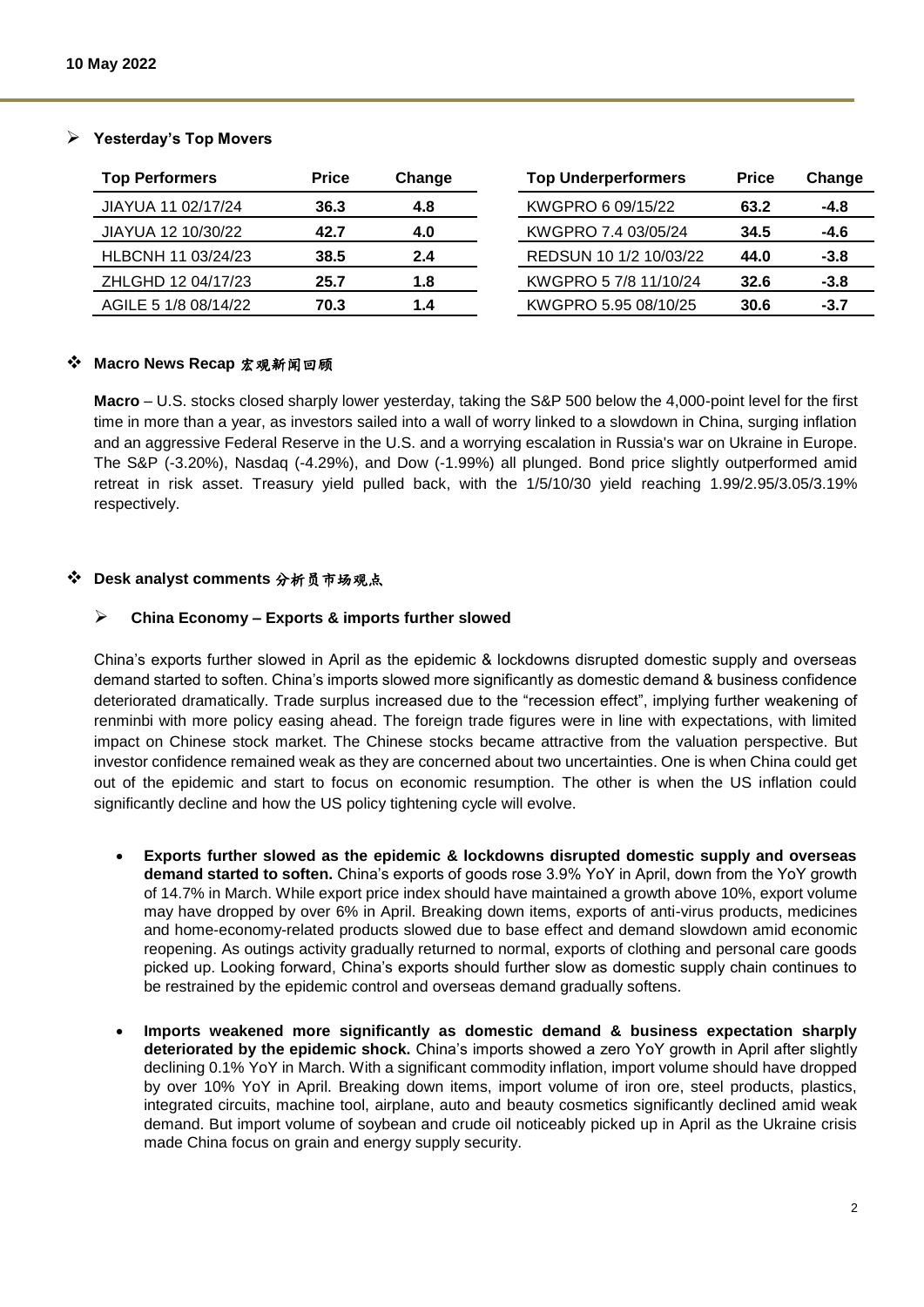- **Foreign trade figures imply further weakening of renminbi with more policy easing ahead.** China's trade surplus increased by 25% YoY to US\$51.1bn in April as imports weakened more significantly than exports. This was in line with the shrinkage of Sino-US interest rate spreads, as domestic economy was weaker than overseas economy. The economic fundamental divergence definitely points to further weakening of renminbi and more policy easing ahead.
- **Chinese stocks' valuation became attractive, but investor confidence remained weak in short term.** The valuation of A shares and HK stocks became attractive after sharp slumps. But investor confidence remained weak in the short term as they are concerned about two uncertainties. One is when China could get out of the epidemic and start to focus on economic resumption. The other is when the US inflation could significantly decline and how the US policy tightening cycle will evolve. We may need some time to see a decline of the two uncertainties in the market.

Please see CMBI research team's full report [here](https://www.cmbi.com/article/6757.html?lang=en)

### **Offshore Asia New Issues (Priced)**

| <b>Issuer</b> | Size (mn)                                | Tenor | <b>Coupon</b> | Yield | <b>Issue Rating</b><br>(M/S/F) |  |
|---------------|------------------------------------------|-------|---------------|-------|--------------------------------|--|
|               | No Offshore Asia New Issues Priced Today |       |               |       |                                |  |

### **Offshore Asia New Issues (Pipeline)**

| <b>Issuer</b>                                                                  | <b>Currency</b> | Size (mn) | Tenor | <b>IPG</b> | <b>Issue Rating</b><br>(M/S/F) |
|--------------------------------------------------------------------------------|-----------------|-----------|-------|------------|--------------------------------|
| <b>China Construction Bank</b>                                                 | <b>USD</b>      |           | 3     | CT3+90     | $A1/-/-.$                      |
| <b>China Construction Bank</b>                                                 | <b>CNH</b>      | ۰         | 2     | 3.850%     | $-/-/-$                        |
| <b>Orient Securities</b>                                                       | <b>USD</b>      | ۰         | ٠     | -          | Baa2/-/-                       |
| Changsha Jinxia New District<br>City Development (SBLC by<br>Bank of Changsha) | <b>USD</b>      |           | 3     | 4.3%       | $-/-/-$                        |

#### **Market conditions and color**

- Regarding onshore primary issuances, there were 20 credit bonds issued yesterday with an amount of RMB17bn. As for Month-to-date, 164 credit bonds were issued with a total amount of RMB155bn raised, representing a 24.3% yoy increase.
- China Properties says HK bourse wants winding-up plea pulled before trading resumption
- **[COGARD]** said the freeze of its Fuzhou escrow accounts has been lifted by the relevant regulator, Cailian Press reported
- **[GEELY]** Geely to acquire 34% stake in Renault Korea for USD209mn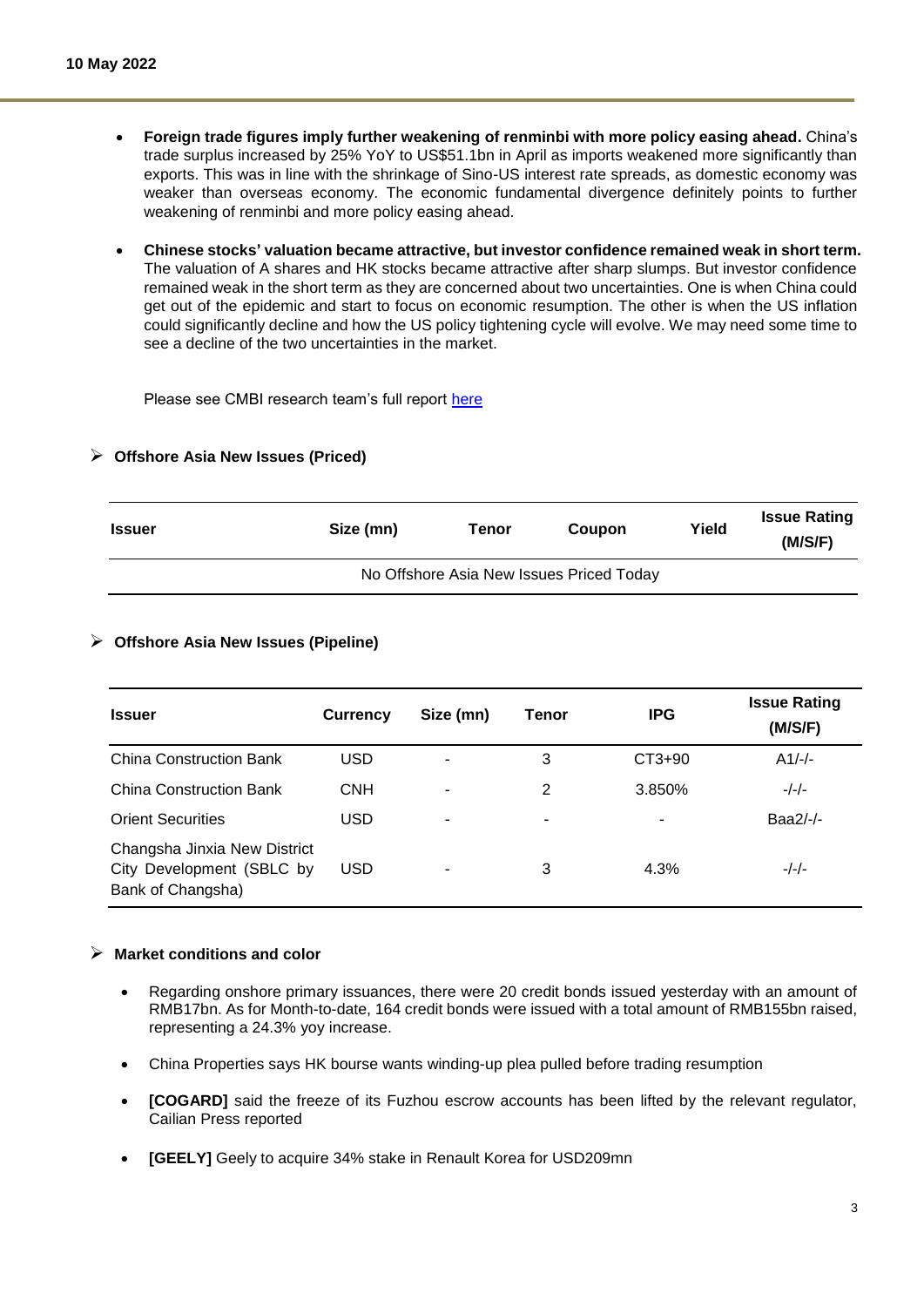- **[HRINTH]** China Huarong Asset Management's 70% equity transfer of Huarong Consumer Finance to Bank of Ningbo approved by CBIRC
- **[JINGRU]** further delays release of audited FY21 earnings due to Covid-19 curbs, expects to release on 17 June
- **[LENOVO]** among Chinese companies retreating from Russia amid supplier pressure
- **[SHNSUN]** Shinsun Holdings (Group) auditor Ernst & Young issues disclaimer of opinion in FY21 annual results
- **[SUNSHI]** Yango Group plans to dispose 100% stake in Hangzhou Gaoguang Real Estate for up to RMB 5.7bn (USD 855mn). The buyer is Hangzhou Binjiang Real Estate Group according to Shenzhen stock exchange announcement
- **[VANKE]** Vanke Shenzhen Metro in talks to acquire Sunac project
- **[VEDLN]** Vedanta Ltd won the auction to acquire bankrupt Athena Chhattisgarh Power for USD85mn under liquidation, outbidding Jindal Steel & Power (JSPL), the Economic Times reported
- **[WHARF]** announces USD7bn MTN programme
- **[YESTAR]** says negotiations with Getein Biotech (600387.CH) over possible share subscription still in progress

*CMB International Securities Limited*

*Fixed Income Department Tel: 852 3761 8867/ 852 3657 6291 [fis@cmbi.com.hk](mailto:fis@cmbi.com.hk)*

**CMB International Securities Limited ("CMBIS") is a wholly owned subsidiary of CMB International Capital Corporation Limited (a wholly owned subsidiary of China Merchants Bank)** 

# **Author Certification**

The author who is primary responsible for the content of this research report, in whole or in part, certifies that with respect to the securities or issuer that the author covered in this report: (1) all of the views expressed accurately reflect his or her personal views about the subject securities or issuer; and (2) no part of his or her compensation was, is, or will be, directly or indirectly, related to the specific views expressed by that author in this report.

Besides, the author confirms that neither the author nor his/her associates (as defined in the code of conduct issued by The Hong Kong Securities and Futures Commission) (1) have dealt in or traded in the stock(s) covered in this research report within 30 calendar days prior to the date of issue of this report; (2) will deal in or trade in the stock(s) covered in this research report 3 business days after the date of issue of this report; (3) serve as an officer of any of the Hong Kong listed companies covered in this report; and (4) have any financial interests in the Hong Kong listed companies covered in this report.

#### **Important Disclosures**

There are risks involved in transacting in any securities. The information contained in this report may not be suitable for the purposes of all investors. CMBIS does not provide individually tailored investment advice. This report has been prepared without regard to the individual investment objectives, financial position or special requirements. Past performance has no indication of future performance, and actual events may differ materially from that which is contained in the report. The value of, and returns from, any investments are uncertain and are not guaranteed and may fluctuate as a result of their dependence on the performance of underlying assets or other variable market factors. CMBIS recommends that investors should independently evaluate particular investments and strategies, and encourages investors to consult with a professional financial advisor in order to make their own investment decisions.

This report or any information contained herein, have been prepared by the CMBIS, solely for the purpose of supplying information to the clients of CMBIS and/or its affiliate(s) to whom it is distributed. This report is not and should not be construed as an offer or solicitation to buy or sell any security or any interest in securities or enter into any transaction. Neither CMBIS nor any of its affiliates, shareholders, agents, consultants, directors, officers or employees shall be liable for any loss, damage or expense whatsoever, whether direct or consequential, incurred in relying on the information contained in this report. Anyone making use of the information contained in this report does so entirely at their own risk.

The information and contents contained in this report are based on the analyses and interpretations of information believed to be publicly available and reliable. CMBIS has exerted every effort in its capacity to ensure, but not to guarantee, their accuracy, completeness, timeliness or correctness. CMBIS provides the information, advices and forecasts on an "AS IS" basis. The information and contents are subject to change without notice. CMBIS may issue other publications having information